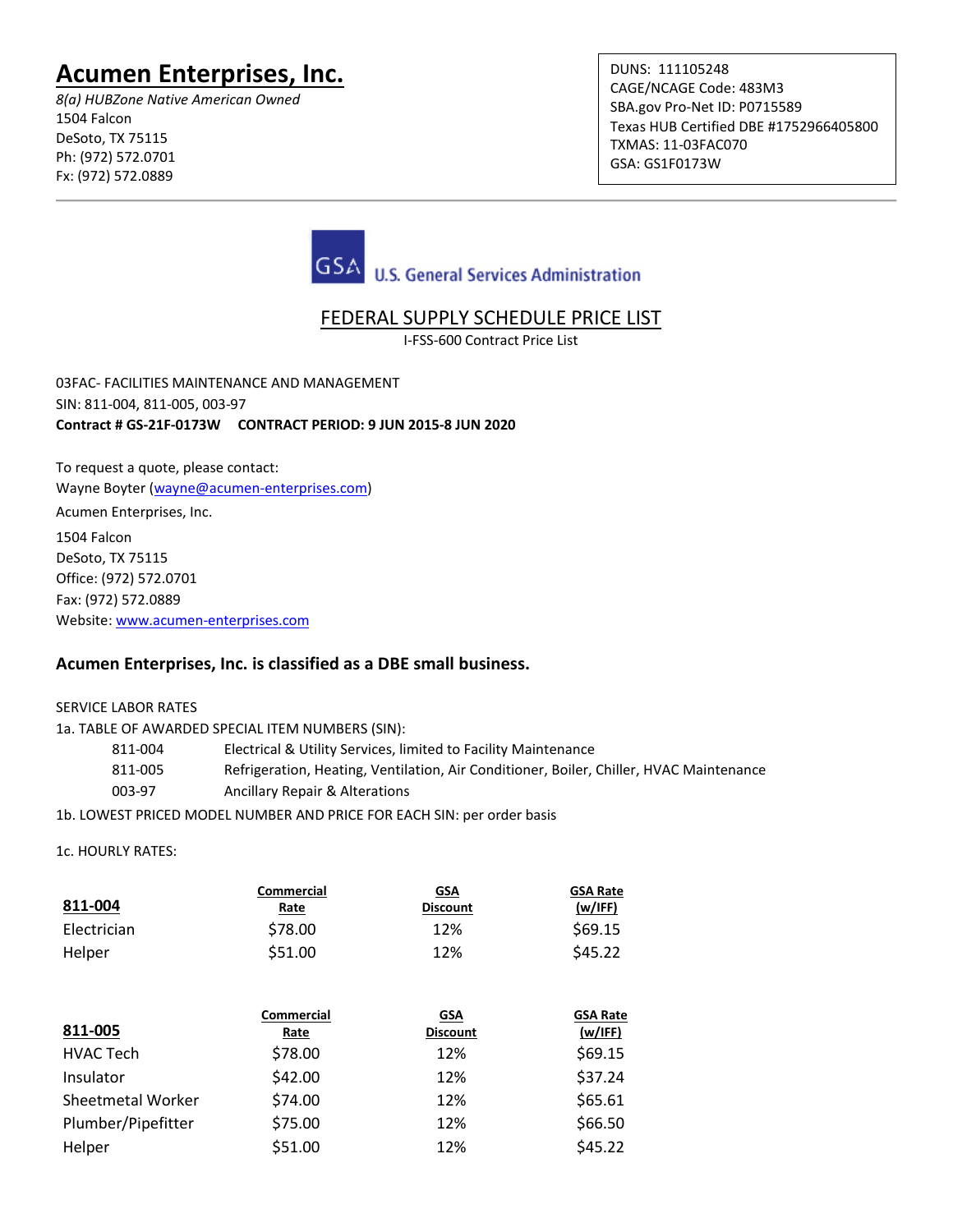*8(a) HUBZone Native American Owned* 1504 Falcon DeSoto, TX 75115 Ph: (972) 572.0701 Fx: (972) 572.0889

| 003-97                    | Commercial<br>Rate | GSA<br><b>Discount</b> | <b>GSA Rate</b><br>(w/IFF) |
|---------------------------|--------------------|------------------------|----------------------------|
| Carpenter                 | \$41.00            | 12%                    | \$36.35                    |
| Painter                   | \$41.00            | 12%                    | \$36.35                    |
| Drywall Hanger            | \$41.00            | 12%                    | \$36.35                    |
| <b>Tile/Carpet Setter</b> | \$41.00            | 12%                    | \$36.35                    |
| Helper                    | \$31.00            | 12%                    | \$27.48                    |

Please note:

- Overtime is billable @ labor rate X 1.5
- The minimum call-out charge is four hours
- In case of an emergency service call, a fully qualified service tech will be onsite within 12 hours of acknowledgement of the call, otherwise the next business day will be acceptable.

| 2. MAXIMUM ORDER: | SIN 811-004 | \$1,000,000 |
|-------------------|-------------|-------------|
|                   | SIN 811-005 | \$1,000,000 |
|                   | SIN 003-97  | \$1,000,000 |

3. MINIMUM ORDER: \$100

- 4. GEOGRAPHIC COVERAGE: Domestic Only
- 5. POINT(S) OF PRODUCTION: USA
- 6. BASIC DISCOUNT: 12% of Labor

7. QUANTITY DISCOUNT: Additional 1% for task orders of \$300,000 or more

8. PROMPT PAYMENT TERMS: 1.5% net 10

9A. GOVERNMENT PURCHASE CARDS ARE ACCEPTED UP TO THE MICRO-PURCHASE THRESHOLD.

9B. GOVERNMENT PURCHASE CARDS ARE ACCEPTED ABOVE THE MICRO-PURCHASE THRESHOLD.

10 FOREIGN ITEMS: N/A

- 11a. TIME OF DELIVERY AFTER RECEIPT OF ORDER (ARO): 14-30 days pending equipment lead time
- 11b. EXPEDITED DELIVERY: Per Order Basis
- 11c. OVERNIGHT AND 2-DAY DELIVERY: Per Order Basis
- 11d. URGENT REQUIRMENTS: Per Order Basis
- 12. FOB POINT: Destination
- 13a. ORDERING ADDRESS: Same as Contractor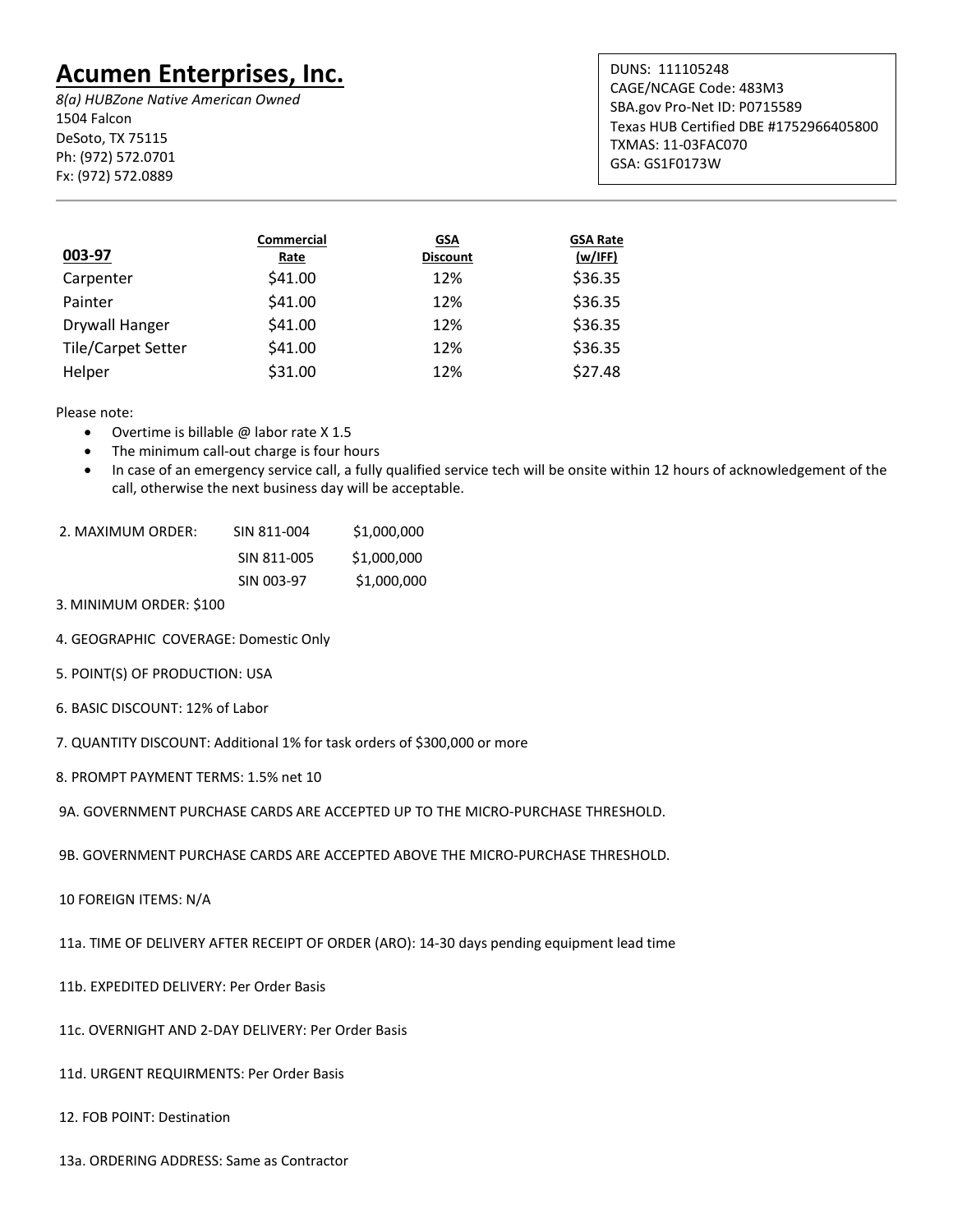*8(a) HUBZone Native American Owned* 1504 Falcon DeSoto, TX 75115 Ph: (972) 572.0701 Fx: (972) 572.0889

DUNS: 111105248 CAGE/NCAGE Code: 483M3 SBA.gov Pro-Net ID: P0715589 Texas HUB Certified DBE #1752966405800 TXMAS: 11-03FAC070 GSA: GS1F0173W

13b. ORDERING PROCEDURES:

For supplies and services, the ordering procedures information on Blanket Purchase Agreements (BPA's) and a sample BPA can be found at the GSA/FSS Schedule Homepage[: http://www.gsa.gov/Portal/gsa/ep/contentView.do?contentType=GSA\\_OVERVIEW&co](http://www.gsa.gov/Portal/gsa/ep/contentView.do?contentType=GSA_OVERVIEW&contentId=25436) [ntentId=25436](http://www.gsa.gov/Portal/gsa/ep/contentView.do?contentType=GSA_OVERVIEW&contentId=25436)

- 14: PAYMENT ADDRESS: Same as Contractor
- 15. WARRANTY PROVISION: 1Year
- 16. EXPORT PACKING CHARGES: N/A
- 17. TERMS AND CONDITIONS OF GOVERNMENT PURCHASE CARD ACCEPTANCE (ANY THRESHOLDS ABOVE THE MICRO-PURCHASE LEVEL): N/A
- 18. TERMS AND CONDITIONS OF RENTAL, MAINTENANCE AND REPAIR: N/A
- 19. TERMS AND CONDITIONS OF INSTALLATION: N/A

20.TERMS AND CONDITIONS OF REPAIR PARTS INDICATING DATE OF PARTS PRICE LISTS AND ANY DISCOUNT FROM LIST PRICES: N/A

- 21. LIST OF SERVICE AND DISTRIBUTION POINTS: N/A
- 22. LIST OF PARTICIPATING DEALERS: N/A
- 23. PREVENTATIVE MAINTENANCE: N/A

24a. SPECIAL ATTRIBUTES SUCH AS ENVIROMENTAL ATTRIBUTES (RECYCLED CONTENT, ENERGY EFFICIENCY AND/OR REDUCED POLLUTANTS): Available Upon Request

24b. IF APPLICABLE, INDICATE THAT SECTION 508 COMPLIANCE INFORMATION IS AVAILABLE ON ELECTRONIC AND INFORMATION TECHNOLOGY (EIT) SUPPLIES AND SERVICES AND SHOW WHERE FULL DETAILS CAN BE FOUND (CONTRACTOR WEBSITE OR OTHER LOCATION). THE EIT STANDARDS CAN BE FOUND AT: [www.section508.gov](http://www.section508.gov/) N/A

25. DATA UNIVERSAL NUMBER SYSTEMS (DUNS): 111105248

26 NOTIFICATION REGARDING REGISTRATION IN CENTRAL CONTRACTOR REGISTRATION

(CCR) DATABASE: Acumen Enterprises, Inc. is registered and active in the CCR.

#### **Labor Rate Descriptions**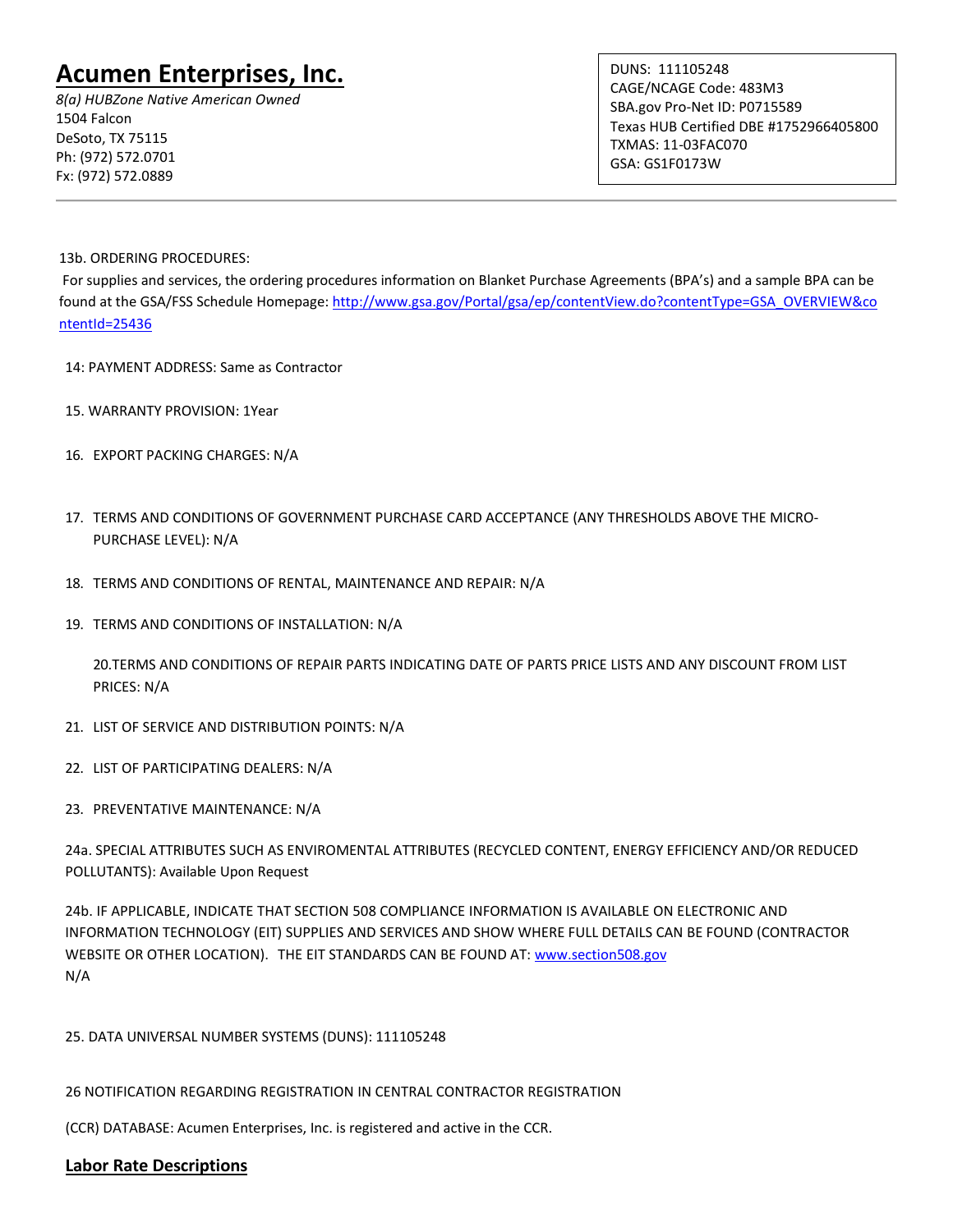*8(a) HUBZone Native American Owned* 1504 Falcon DeSoto, TX 75115 Ph: (972) 572.0701 Fx: (972) 572.0889

DUNS: 111105248 CAGE/NCAGE Code: 483M3 SBA.gov Pro-Net ID: P0715589 Texas HUB Certified DBE #1752966405800 TXMAS: 11-03FAC070 GSA: GS1F0173W

| (811-004) Electrician             | Performs a variety of electrical trade functions such as the<br>installation, maintenance, or repair of equipment for the<br>generation, distribution, or utilization of electric energy.<br>Minimum Experience / Education / Degree / Training Or<br>Certification: Requires 3 year of experience or as required per task<br>order. Possesses a high school diploma or Equivalent Technical<br>Certification or as required per task order. Work involves installing or<br>repairing a variety of electrical equipment.                                                                                                                                                                                                                                                                                                                                                                                                                                                                                                                                                          |
|-----------------------------------|-----------------------------------------------------------------------------------------------------------------------------------------------------------------------------------------------------------------------------------------------------------------------------------------------------------------------------------------------------------------------------------------------------------------------------------------------------------------------------------------------------------------------------------------------------------------------------------------------------------------------------------------------------------------------------------------------------------------------------------------------------------------------------------------------------------------------------------------------------------------------------------------------------------------------------------------------------------------------------------------------------------------------------------------------------------------------------------|
|                                   |                                                                                                                                                                                                                                                                                                                                                                                                                                                                                                                                                                                                                                                                                                                                                                                                                                                                                                                                                                                                                                                                                   |
| (811-005) HVAC Tech               | Responsible for retrofit and repair of environmental-comfort<br>systems, utilizing knowledge of air conditioning theory, pipe fitting,<br>and mechanical layouts.<br>Minimum Experience / Education / Degree / Training Or<br>Certification: Requires 3 years of related experience or as required<br>per task order. Associate's degree or equivalent from a Technical<br>Trade School with a certificate in Heating, Ventilation, and Air<br>Conditioning and three (3) years related experience; or 7 years of<br>related experience, or equivalent combination of education and<br>experience.                                                                                                                                                                                                                                                                                                                                                                                                                                                                                |
|                                   |                                                                                                                                                                                                                                                                                                                                                                                                                                                                                                                                                                                                                                                                                                                                                                                                                                                                                                                                                                                                                                                                                   |
| (811-005) Sheetmetal Tech         | Fabricates, installs and maintains in good repair the sheet-metal<br>equipment and fixtures (such as machine guards, grease pans,<br>shelves, lockers, tanks, ventilators, chutes, ducts, metal roofing) of<br>an establishment. Work involves most of the following: Planning and<br>laying out all types of sheet-metal maintenance work from<br>blueprints, models, or other specifications; setting up and operating<br>all available types of sheet-metal working machines; using a variety<br>of hand tools in cutting, bending, forming, shaping, fitting and<br>assembling; and installing sheet-metal articles as required. In<br>general, the work of the maintenance sheet-metal worker requires<br>rounded training and experience usually acquired through a formal<br>apprenticeship or equivalent training and experience.<br>Minimum Education / Degree / Training Or Certification: Requires<br>one year of experience or as required per task order. Possesses a<br>high school diploma or Equivalent Technical Certification or as<br>required per task order. |
|                                   |                                                                                                                                                                                                                                                                                                                                                                                                                                                                                                                                                                                                                                                                                                                                                                                                                                                                                                                                                                                                                                                                                   |
| (811-005) Plumber /<br>Pipefitter | Assembles, installs and repairs pipes, fittings and fixtures of heating,<br>water, and drainage systems, according to specifications and<br>plumbing codes. Studies building plans and working drawings to<br>determine work aids required and sequence of installations.<br><b>Minimum Experience / Education/Certification/Experience:</b><br>Licensed Master Plumber by U.S. state or territory or equivalent<br>qualifications. Certifications for states that do not issue licenses and<br>5 years of related experience.                                                                                                                                                                                                                                                                                                                                                                                                                                                                                                                                                    |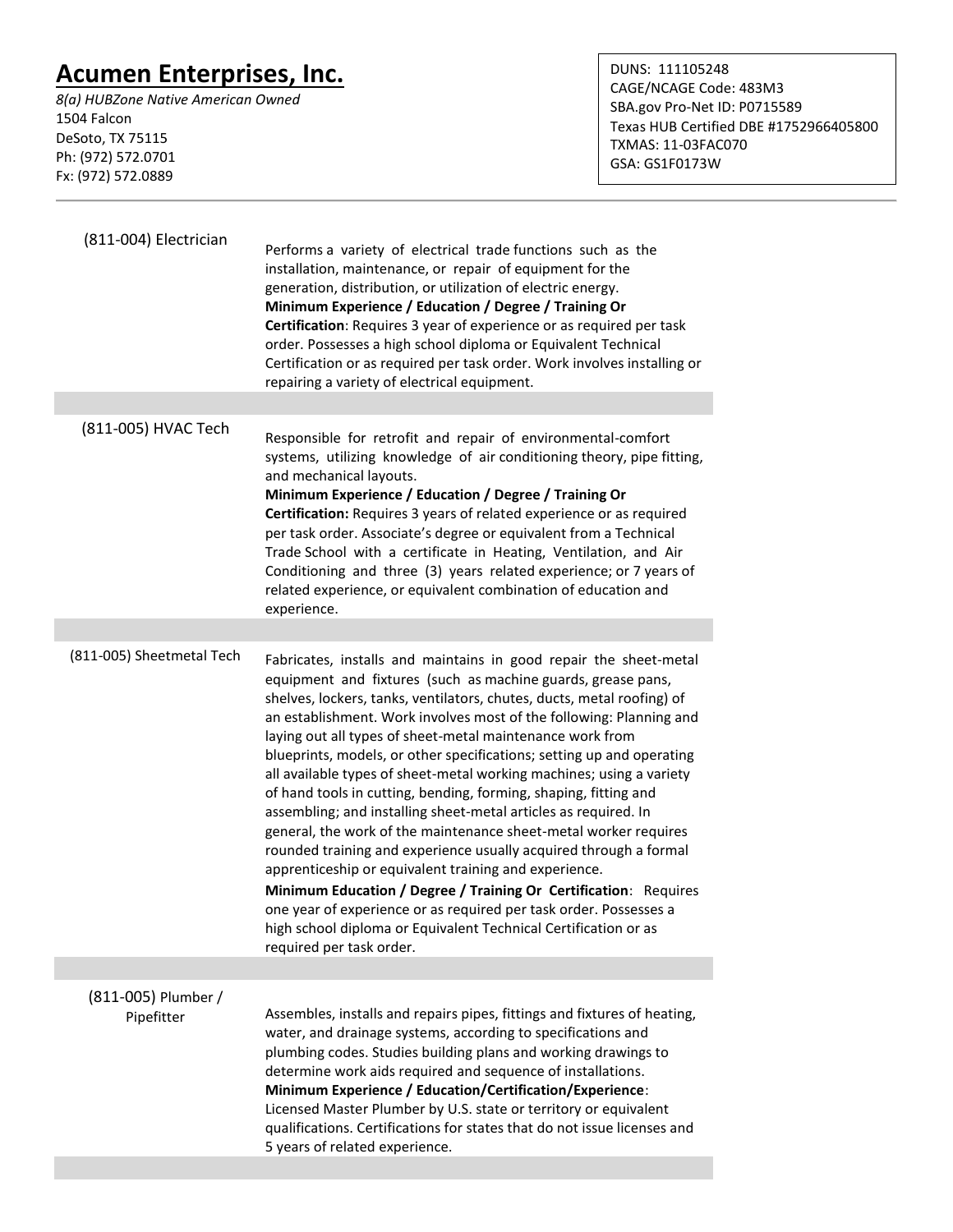*8(a) HUBZone Native American Owned* 1504 Falcon DeSoto, TX 75115 Ph: (972) 572.0701 Fx: (972) 572.0889

DUNS: 111105248 CAGE/NCAGE Code: 483M3 SBA.gov Pro-Net ID: P0715589 Texas HUB Certified DBE #1752966405800 TXMAS: 11-03FAC070 GSA: GS1F0173W

| Performs the carpentry duties necessary to maintain in good repair<br>building woodwork and equipmentsuch as bins, cribs, counters,<br>benches, partitions, doors, floors, stairs, casings, and trim made of<br>wood. Work involves most of the following: Planning and laying out<br>of work from blueprints, drawings, models, or verbal instructions,<br>using a variety of carpenter's hand tools, portable power tools and<br>standard measuring instruments; making standard shop<br>computations relating to dimensions of work; and<br>selecting materials necessary for the work. In general, the work of<br>the maintenance carpenter requires rounded training and<br>experience usually acquired through a formal apprenticeship or<br>equivalent training and experience.<br>Minimum Experience / Education / Degree / Training Or<br>Certification: Requires one year of experience or as required per<br>task order. Possesses a high school diploma or as required per task<br>order. |
|-------------------------------------------------------------------------------------------------------------------------------------------------------------------------------------------------------------------------------------------------------------------------------------------------------------------------------------------------------------------------------------------------------------------------------------------------------------------------------------------------------------------------------------------------------------------------------------------------------------------------------------------------------------------------------------------------------------------------------------------------------------------------------------------------------------------------------------------------------------------------------------------------------------------------------------------------------------------------------------------------------|
|                                                                                                                                                                                                                                                                                                                                                                                                                                                                                                                                                                                                                                                                                                                                                                                                                                                                                                                                                                                                       |
| Paints and redecorates walls, woodwork and fixtures. Work involves<br>the following: Knowledge of surface peculiarities and types of paint<br>required for different applications; preparing surface for painting by<br>removing old finish or by placing putty or filler in nail holes and<br>interstices; and applying paint with spray gun or brush. May mix<br>colors, oils, white lead and other paint ingredients to obtain proper<br>color or consistency. In general, the work of the maintenance painter<br>requires rounded training and experience usually acquired through a<br>formal apprenticeship or equivalent training and experience.<br>Minimum Experience / Education / Degree / Training Or<br>Certification: Must have at least two years experience preparing,<br>painting and redecorating building and structural surfaces.<br>Demonstrate proficiency in the use of paints, oils, finishes, putty /<br>fillers and hand tools common to the trade.                         |
| Measures and marks cutting lines on framing, drywall, and trim,<br>using tape measure, straightedge or<br>square, and marking devices. Trims rough edges from wallboard to<br>maintain even joints, using knife.<br>Fits and fastens wallboard or sheetrock into specified position, using<br>hand tools, portable power tools, or<br>adhesive.<br>Minimum Experience / Education / Degree / Training Or<br>Certification: Requires one year of experience or as required per task<br>order. Possesses a high school diploma or as required per task order.                                                                                                                                                                                                                                                                                                                                                                                                                                           |
|                                                                                                                                                                                                                                                                                                                                                                                                                                                                                                                                                                                                                                                                                                                                                                                                                                                                                                                                                                                                       |